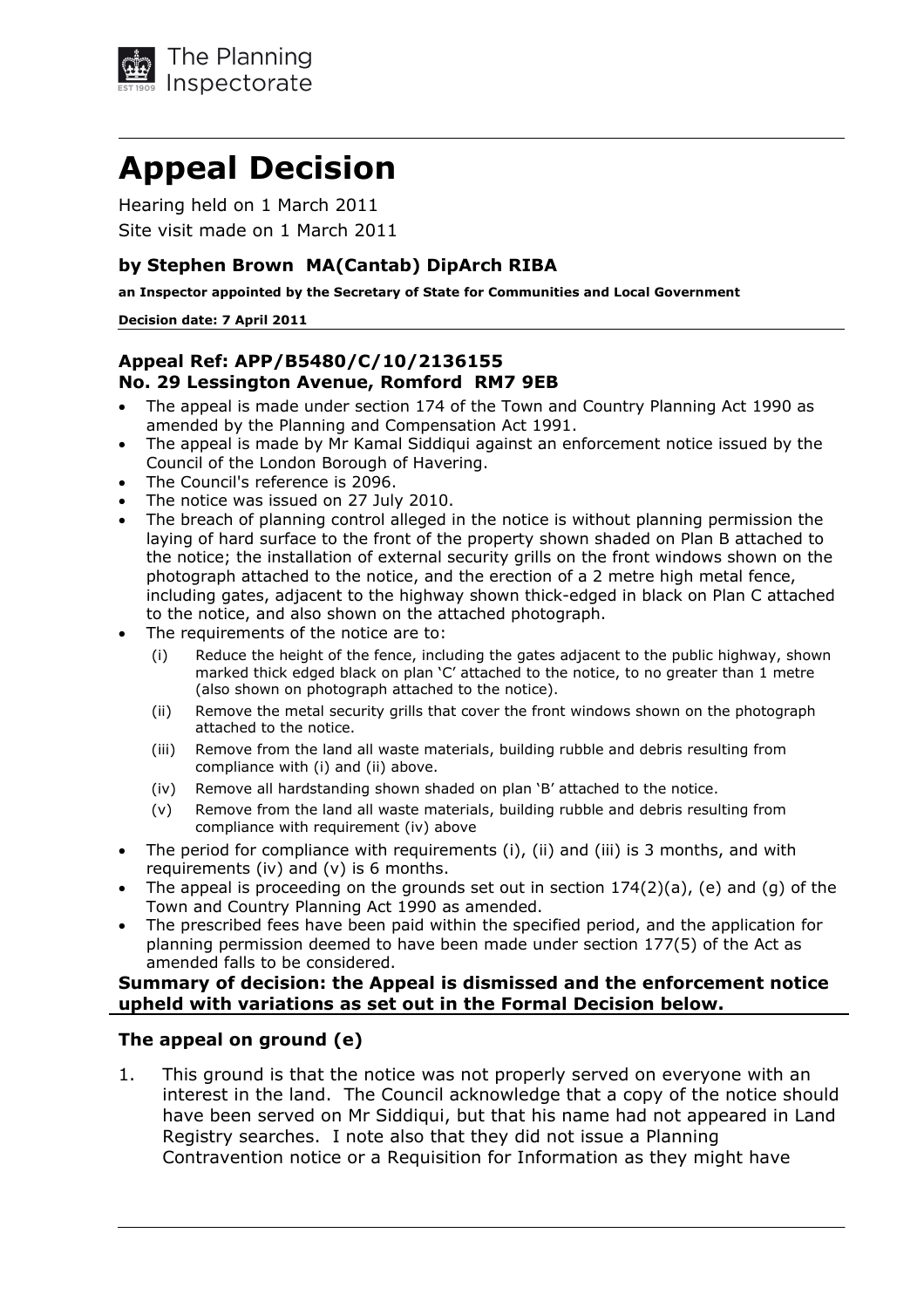done, and that from previous dealings with the appellant, they might have realised that he had an interest in the property.

- 2. However, Mr Siddiqui's wife was served a copy of the notice, and another was served on 'the occupier' of the premises. Furthermore, the Council had been in discussion with the appellant about possible enforcement action for a considerable time before issue of the notice, and there had been a site visit in  $2.$ April 2010.
- 3. The appellant has a licence to occupy the appeal premises, and must therefore be considered to be an occupant, who would have received a copy of the notice. Given that his planning consultant was appointed on 3 August 2010 - barely a week after issue of the notice - it is highly unlikely that he did not receive it. 3.
- 4. The appellant appeared at, and was represented at the hearing. Even if the notice had not been served on him, it is clear that he was given the time and opportunity to prepare for, and present his case fully. If there had been a failure to serve the notice directly on him he suffered no substantial prejudice as a result. The appeal on ground (e) therefore fails.  $\overline{4}$ .

# **The appeal on ground (a)**

- 5. This ground is that planning permission should be granted for the 5. development.
- 6. Development Plan Policy is from the London Plan London Borough of Havering Local Development Framework of 2008. I consider policy from the Core Strategy and Development Control Policies of particular relevance to this appeal is as follows. Policy CP17 seeks to ensure good design, including aims to maintain or improve the character and appearance of the local area in terms of scale and design, and to require it to be safe and secure in its design and to contribute to community safety. Policy DC61 seeks to promote good urban design and to ensure that development complements, or improves the amenity and character of its area through appearance and materials used, amongst other things. Policy DC63 seeks to encourage provision of safer places and amongst other things aims to include well-designed security 6. features where necessary.
- 7. I have also had regard to the Council's adopted Supplementary Planning Document (SPD) 'Designing Safer Places', which provides guidance on how Policies CP17 and DC63 are to be implemented, including crime prevention  $7.$ measures.
- 8. From my inspection of the appeal site and its surroundings, and from the representations made at the Inquiry and in writing I consider the main issue in this appeal to be the effect of the development on the character and appearance of the street scene in the vicinity of the appeal site. 8.
- 9. The appeal property is a bungalow standing on a triangular corner plot on the south-eastern side of Lessington Avenue, opposite Crowlands Junior School. Otherwise the street is predominantly residential. The building is in a mixed residential use and use as an after school/holiday club for children, and following success at appeal in 2008<sup>1</sup> - it can lawfully be used as a place of 9.

 $1$  Appeal ref. APP/B5480/C/07/2062442 dated 18 November 2008.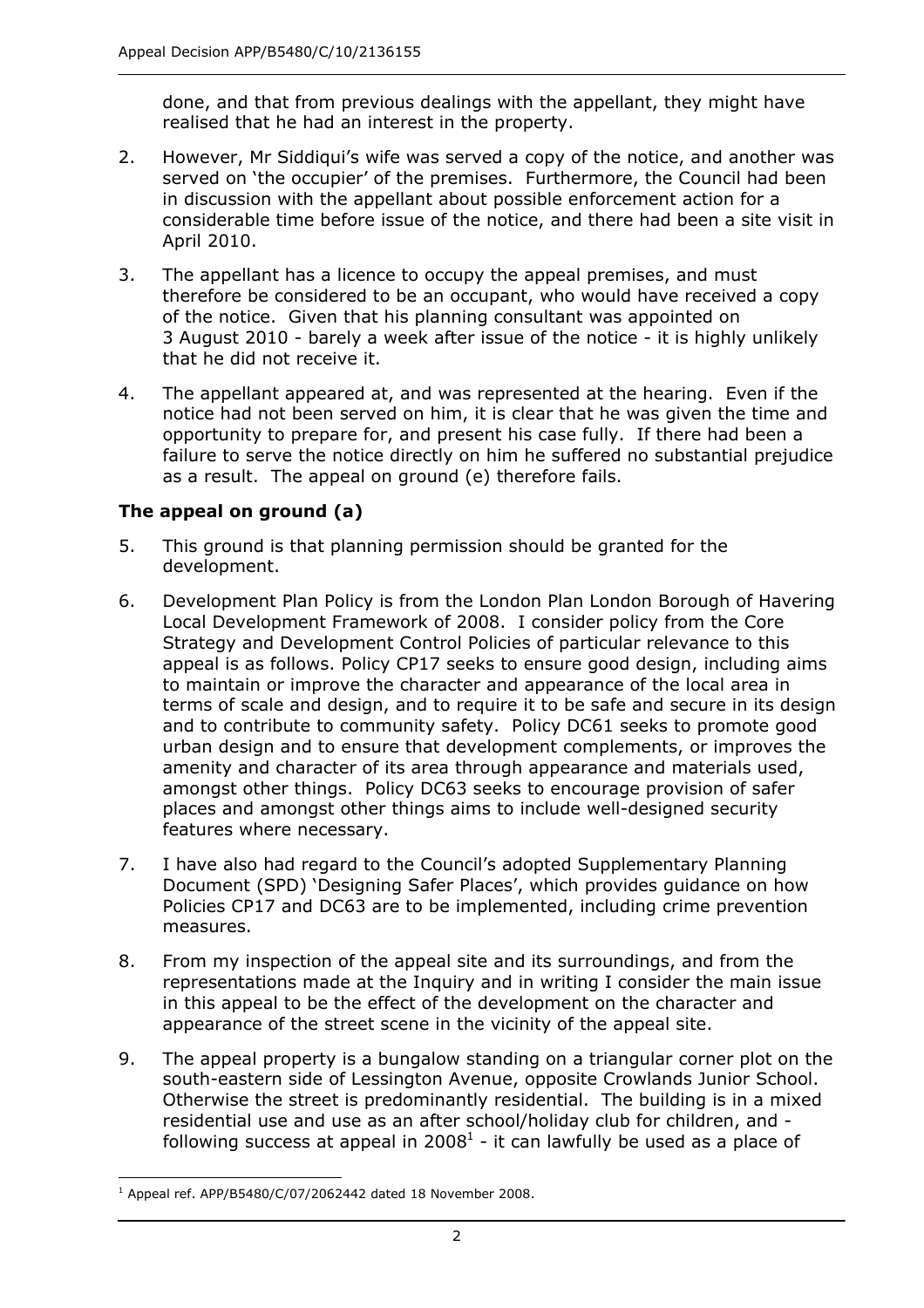worship on Fridays between 1300 and 1400, and for one hour on each day during the times of Ramadan, Eid and Haj.

- of the site to the front of the bungalow, metal mesh grilles over the windows of the square bays on the front of the bungalow, and a metal mesh fence about 2 metres high, along the front boundary of the site. This is topped with spikes, and has 2 sets of sliding gates for vehicular access. 10. The unauthorised works comprise a concrete hardstanding covering the area
- 11. Lessington Road is predominantly residential, with mainly semi-detached houses with bay windows and hipped tiled roofs. Dwellings in the street have front garden areas, with low front walls or fences. Although a considerable number have hardstandings to the front, many have grass and shrubs, and the area is of a pleasant suburban character.
- 12. A photograph of the appeal property from some time in 2007 or 2008 shows that it had mainly lawn to the front, with a low boundary wall, a footpath to the front door, and a small area of hardstanding in front of the garage to the south-western side of the bungalow.
- 13. As it is now, the industrial style black mesh fencing on steel posts, and the steel mesh grilles over the bay windows give the site a fortified appearance, which is quite at odds with the pleasant domestic surroundings. The concrete apron to the front emphasises this harsh effect, and the relatively broad frontage of this corner site – about 30 metres – makes the development particularly prominent. I consider the unauthorised works are an intrusive feature, with a forbidding appearance, and are highly incongruous in this setting.
- 14. I appreciate that the building and those attending religious congregations there - have been the subject of attacks on a number of occasions, when missiles have been thrown. Some of these attacks have been violent, although I understand that in the main they have been minor vandalism. However, I can well understand the appellant's perceived need to provide more secure premises, and to protect users of the mosque. Furthermore, I understand the Police have advised that security should be heightened in order to preserve the building and ensure the safety of the occupants. However, I concur with the Council's view that the railings and grilles cannot be considered to be well-designed security features. In my opinion there are alternative and more appropriate solutions that would ensure security, but be more in keeping with the character of the neighbourhood.
- 15. I appreciate that the school opposite the appeal site has metal railings. However, these are somewhat lower than the appeal site railings, and of a neat, traditional pattern of a type commonly seen around such areas as school playgrounds or parks. I concur with the Council's view that these railings provide the right balance between providing security for the school buildings, safety of pupils, and are in scale with the building itself. I do not consider the school railings are comparable with those on the appeal site.
- 16. The Council acknowledge that many of the dwellings in the neighbourhood have areas of front hardstanding. However, dwellinghouses have permitted development rights to provide hardstanding, which it can be expected will be used for domestic purposes. The appeal property is in a mixed use, and clearly attracts heavy parking use at times of congregation. I do not consider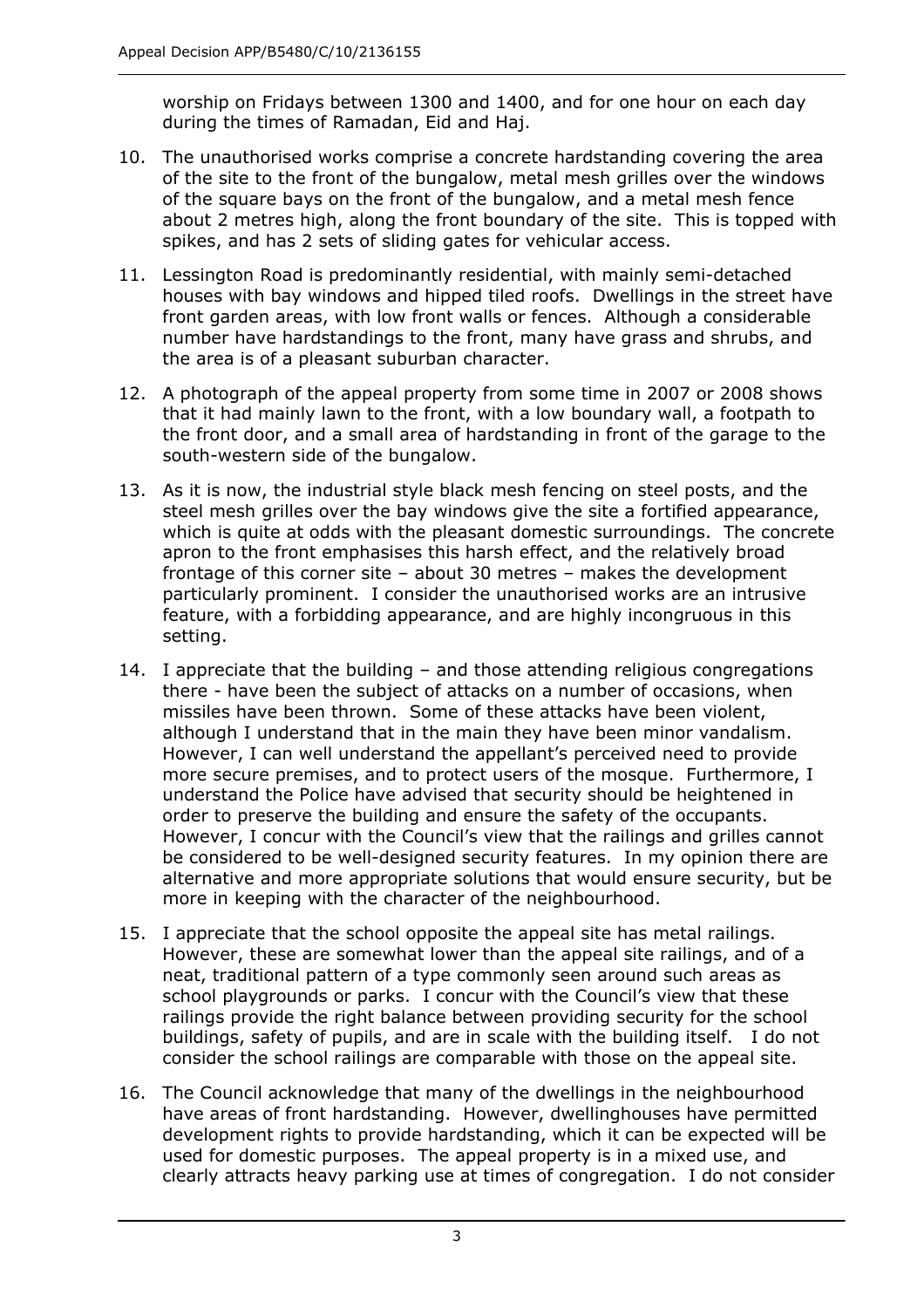the appeal property can be considered comparable with nearby domestic uses, by virtue of its physical extent, and the degree of use of the hardstanding.

- 17. I saw that small areas of grass had been laid around parts of the perimeter of the hardstanding a few days before the hearing. I understand these are intended to soften the appearance. Furthermore, a scheme has been put in to show landscaping that might be carried out. However, the small area of grass does little to remedy the effects of the development as a whole, and the landscaping scheme is vague. In my opinion, in order to achieve an acceptable security scheme, a comprehensive re-design would be necessary including landscaping; surface water drainage; the car-parking layout; gates and fencing, and any window protection.
- 18. I conclude on the main issue that the development causes significant harm to the character and appearance of the street scene in the vicinity of the appeal site. The development does not accord with Policies CP17, DP61 and DP63 of the Core Strategy and Development Control Policies of the Local Development Framework. The appeal on ground (a) therefore fails, and I intend to refuse planning permission on the deemed application.

# **The appeal on ground (g)**

- 19. This ground is that the compliance period specified in the notice falls short of what should reasonably be allowed.
- 20. The appellant would not need to obtain any permission to reduce the height of the railings and remove the window grilles, since it is a requirement of the notice. This could readily be carried out within the 3 month compliance period.
- 21. However, given the problems that have arisen, I would expect the appellant to want to implement alternative security arrangements, to protect the site and people attending. In that event, the new scheme is likely to require planning permission. It would be necessary to design the new scheme, probably in discussion with the Council and the Police - in order to make use of their extensive expertise and available advice - to obtain planning permission, and then obtain quotations and carry out the works.
- 22. I consider a 6 month period would be realistic for the design and for obtaining planning permission, with a further period of 3 months for execution. Furthermore, for reasons of practicality, works to the hardstanding should be allowed the same period. I therefore intend to vary the notice, and allow a period of 9 months for compliance with all the requirements. The appeal on ground (g) therefore succeeds.

## **Conclusions**

 23. For the reasons given above and having regard to all other matters raised, I consider the appeal should not succeed except to the limited extent on ground (g). I intend to uphold the notice with a variation and to refuse planning permission on the deemed planning application.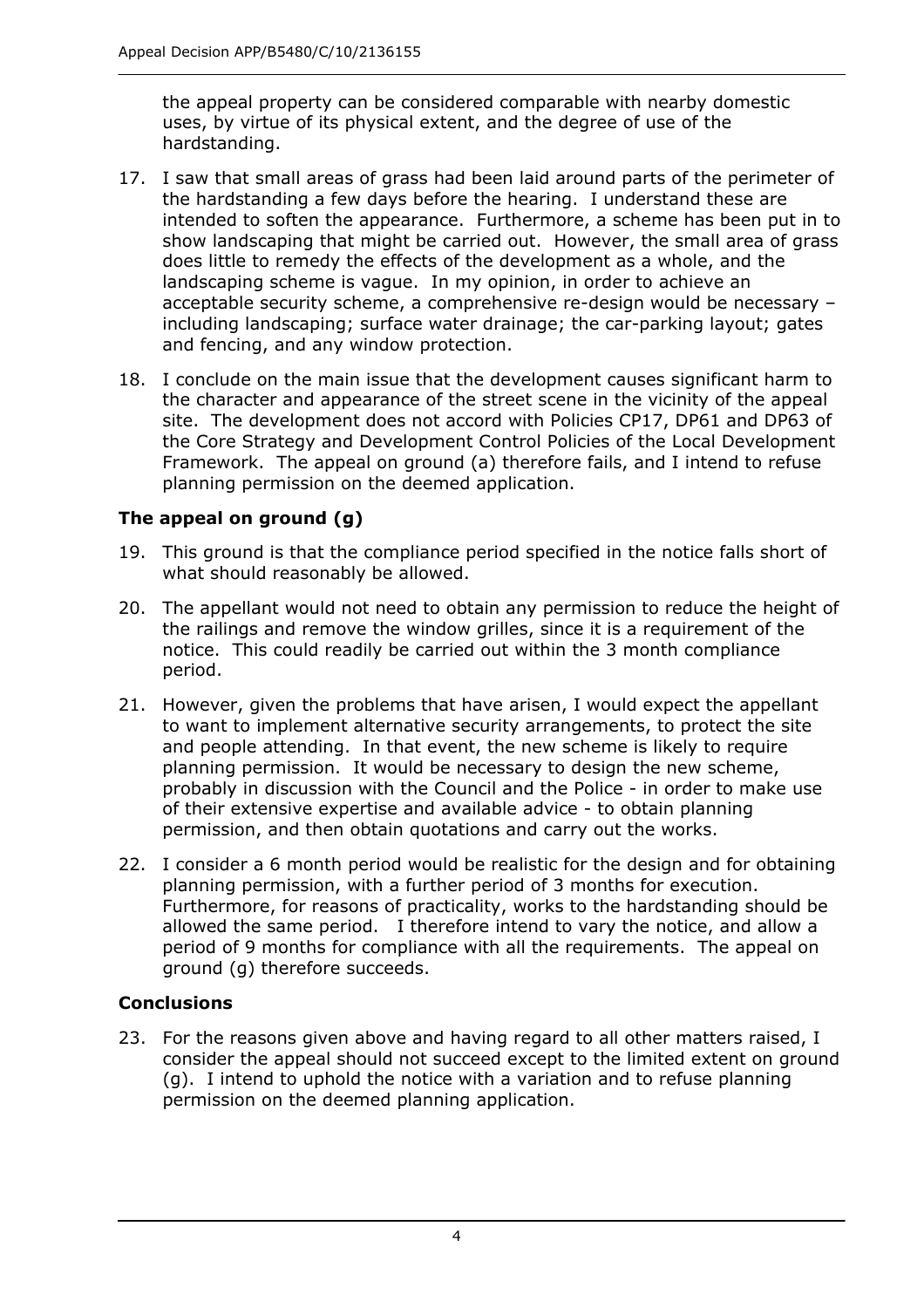# **Formal decision**

24. I allow the appeal on ground (g), and direct that the enforcement notice be varied by:

DELETION of 3 *months* as the period for compliance with Steps (i), (ii) and (iii), and of 6 *months* as the period for compliance with Steps (iv) and (v); and,

SUBSTITUTION of 9 *months* as the period for compliance with Steps (i) to (v) inclusive.

 Subject to this variation I uphold the enforcement notice. I refuse to grant planning permission on the application deemed to have been made under section 177(5) of the 1990 Act as amended.

# *Stephen Brown*

INSPECTOR